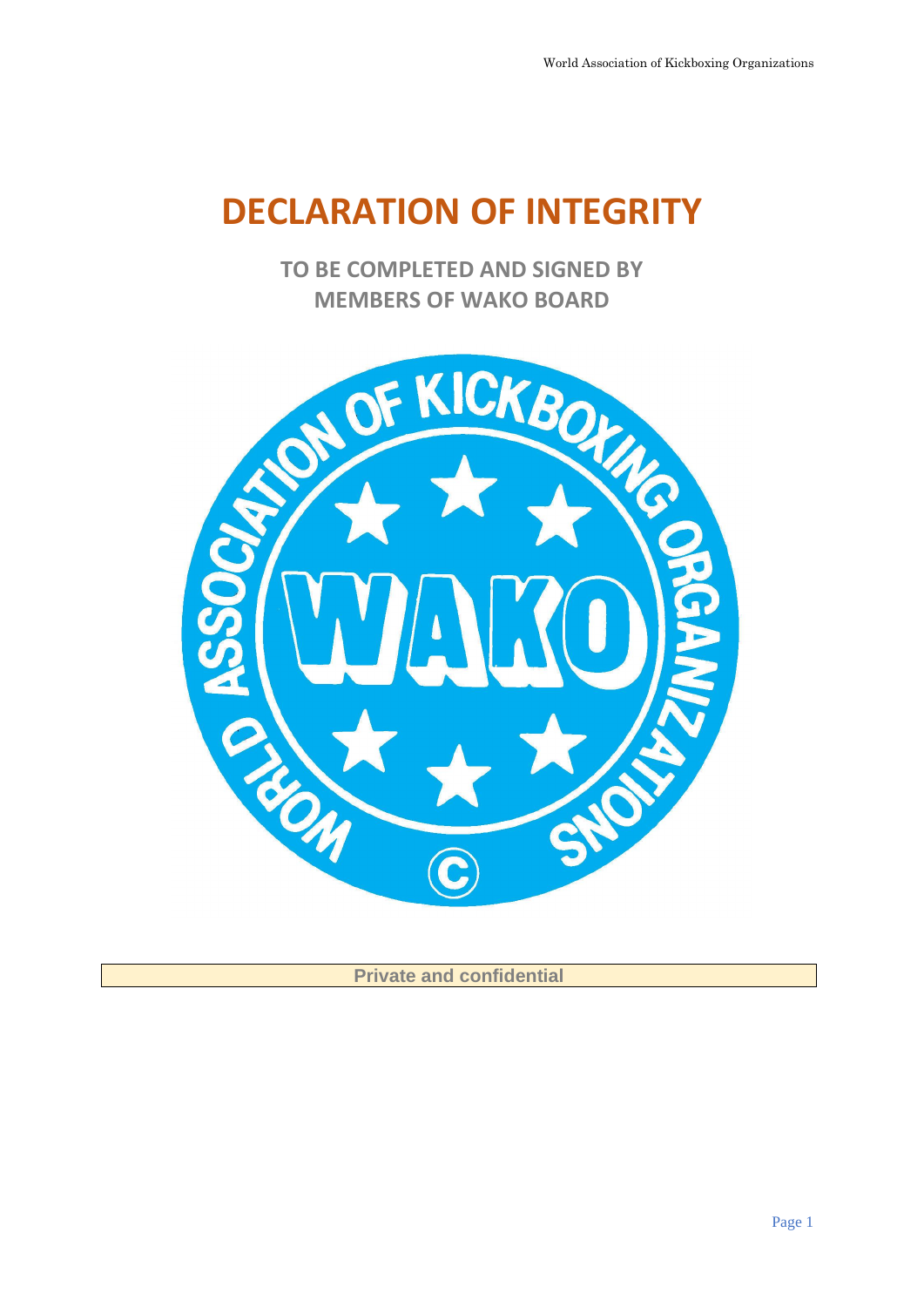## **Introduction**

This document is created to ensure the absolute possible highest standard by the Members of the WAKO Board. This declaration always refers to the last WAKO Statutes, WAKO By-Laws and WAKO Code of Ethics. All these documents are valid to be found at:

WAKO Statutes and By-Laws: <http://wako.sport/en/page/wako-statutes-and-bylaws/30/>

WAKO Policies: <http://wako.sport/en/page/policies/33/>

The declaration is only valid for each of the signatories when completed and signed, including initials on each page.

The document is required to be completed and signed to be able to be a part of WAKO Board.

By returning the completed and signed form to WAKO, you are confirming the accuracy of the information you have provided and representing that it is not misleading in any material respect.

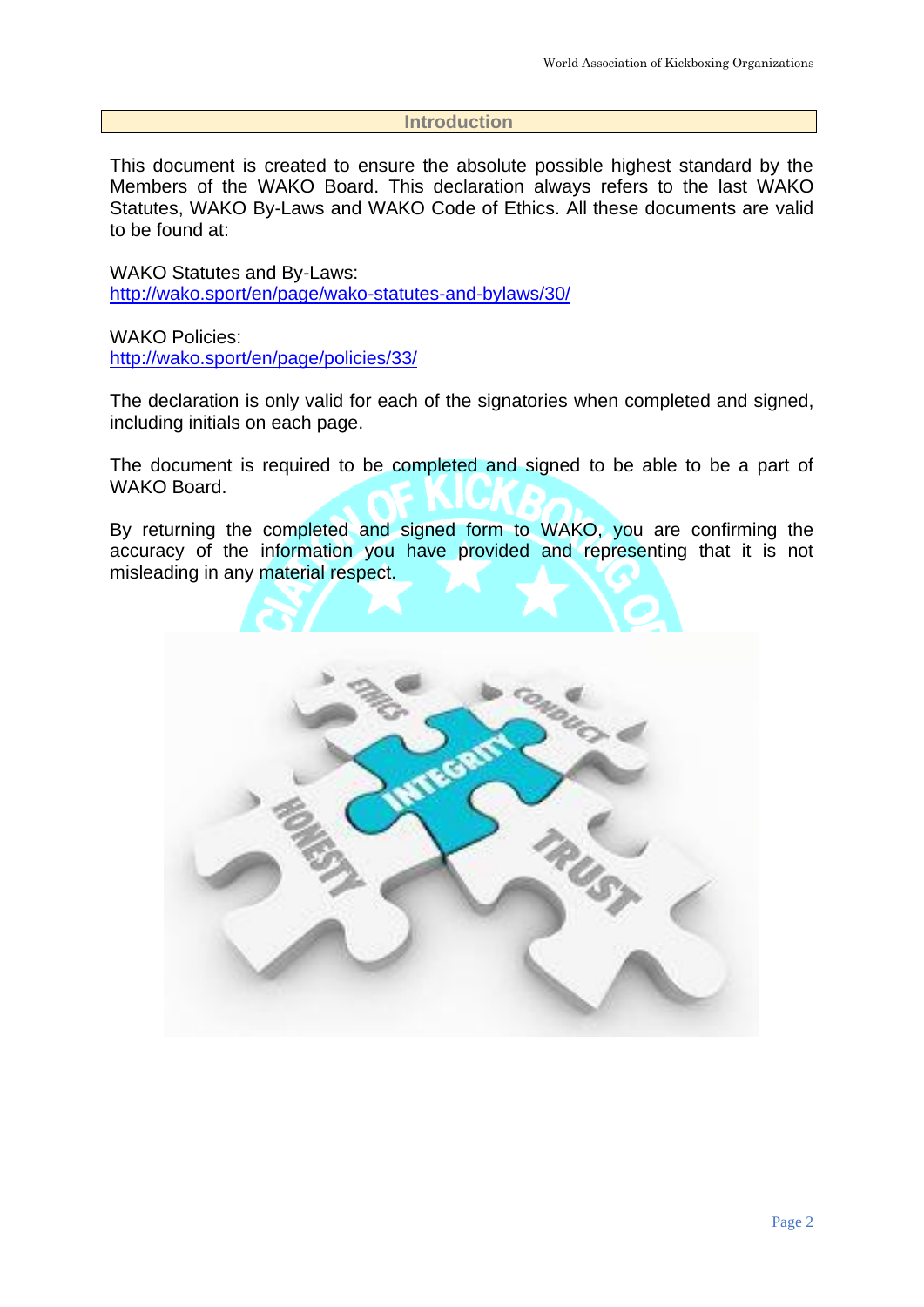## **1. Declaration of integrity**

I am committed to exercise my function with full integrity, honesty and professionalism. I confirm that I have followed this principle since my nomination/election as member of the Board of WAKO.

In particular, I herewith confirm to the best of my knowledge that - in pursuing my duties as an member of the board of WAKO and subject to any written disclosure to WAKO's provisions:

- 1. I have always complied with the applicable rules of WAKO, the applicable Statutes, directives and regulations of WAKO.
- 2. I have always carried out my functions in the best interest of WAKO and never misappropriated any functions within WAKO.
- 3. I have always made timely disclosure of any possible conflict of interest between my function as an Board member of WAKO and my other professional or private interests. In case of any conflict, I have abstained from participating in related decision-making of the WAKO Board.
- 4. I have never accepted any gifts, donations, payments, value-in-kind benefits or favours from third parties other than souvenirs or merchandise products related to an event exceeding a sales value of CHF 250 ("Prohibited Contributions").
- 5. I am not aware of any prohibited contribution made to a third person or organisation in anticipation of or as a reward for a decision of the WAKO Board.
- 6. I have never received or offered a bribe, nor am I aware of any members of WAKO Board receiving or offering a bribe, from or to any public or private individual or entity. This includes in particular any Board member or official or main organizer.
- 7. I have never assisted in any anti-doping rule violation nor have I made any attempts to conceal an anti-doping rule violation or to manipulate the investigation or the case management of a suspected anti-doping violation.
- 8. I have never assisted in the manipulation of competition results nor am I aware that any such manipulation has taken place.

# **INTEGRITY DISCLOSURE FORM**

| <b>All sections must be completed</b>                             | Please tick to<br>confirm |  |
|-------------------------------------------------------------------|---------------------------|--|
| I have read and understood the current version of WAKO            |                           |  |
| Statutes and WAKO By-Laws.                                        |                           |  |
| I have read and understood WAKO Code of Ethics and WAKO           |                           |  |
| Disciplinary rules.                                               |                           |  |
| I acknowledge that, as a WAKO Board member, I am at all times     |                           |  |
| subject to the provisions of the WAKO Code of Ethics.             |                           |  |
| I am not aware of any ongoing or previous matter in which I am or |                           |  |
| was involved that would constitute a breach of the WAKO Code      |                           |  |
| of Ethics.                                                        |                           |  |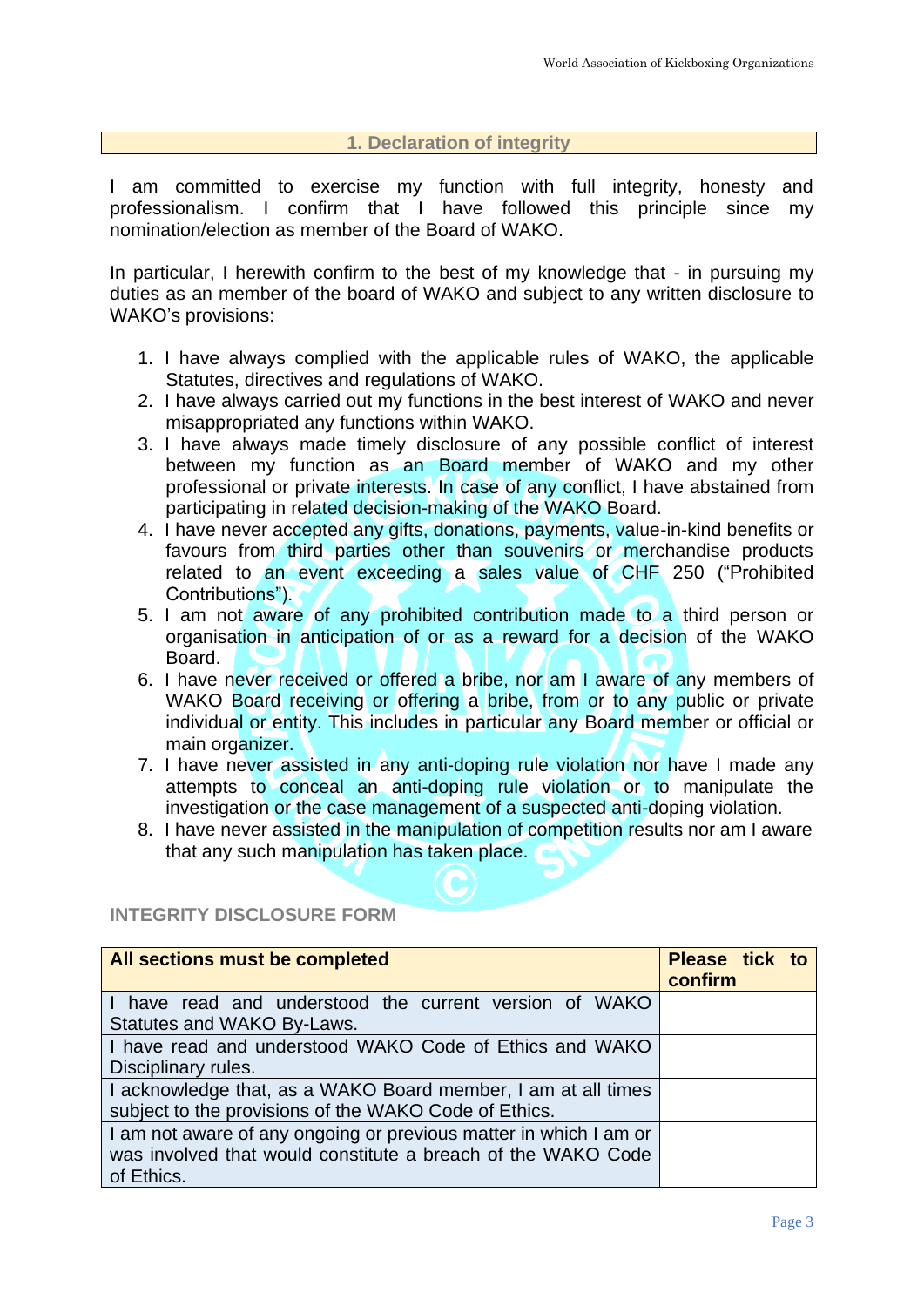| I am not aware of any act or omission on my part, or of any<br>that relates to me (such as investigations,<br>information<br>convictions, anti-doping violations or sanctions) that could<br>adversely affect the image or reputation of WAKO.                                       |  |
|--------------------------------------------------------------------------------------------------------------------------------------------------------------------------------------------------------------------------------------------------------------------------------------|--|
| I acknowledge that I have an on-going obligation to bring to the<br>attention of WAKO any such matters that could negatively affect<br>its reputation.                                                                                                                               |  |
| I am aware that WAKO may request further disclosure from me<br>and/or may undertake independent research on me, and my<br>sports, commercial and professional interests, as part of its<br>process to verify the eligibility of WAKO officials.                                      |  |
| I have no personal or private interest that may conflict with my<br>current role as member of the Board of WAKO and, in case of<br>any such interest, I will inform the Board and abstain from taking<br>part to the relevant decision making process.                               |  |
| I consent to such research and agree to comply with WAKO<br>requests in a timely manner.                                                                                                                                                                                             |  |
| I acknowledge that I must perform my duties in WAKO with<br>integrity, transparency and in an independent manner free from<br>any influence that might interfere, or be perceived to interfere,<br>with my obligations to WAKO and the best interests of the sport<br>of Kickboxing. |  |
| I consent to the use of the information provided in this Disclosure<br>Form and the Reporting Statement by WAKO for the strict<br>purpose of ensuring compliance with WAKO Code of Ethics and<br><b>WAKO Rules and Regulations</b>                                                   |  |
| understand that WAKO will process and safeguard this<br>information with appropriate confidentiality in accordance with<br>applicable laws.                                                                                                                                          |  |
| I respect not to manipulate or to work against official decisions, to<br>influence and decision in any sporting activity, to or to jeopardize<br><b>WAKO IF reputation.</b>                                                                                                          |  |
| <b>Integrity check</b>                                                                                                                                                                                                                                                               |  |

|                                                                                                                                                                                                                                                                                    | Yes/No |
|------------------------------------------------------------------------------------------------------------------------------------------------------------------------------------------------------------------------------------------------------------------------------------|--------|
| Have you ever:<br>been involved in an investigation or disciplinary action<br>$\bullet$<br>resulting in adverse findings about your credibility, honesty<br>or reputation;<br>not complied with the law;<br>$\bullet$<br>been the subject of a public controversy which has called |        |
| in to question your credibility, honesty or reputation or has<br>brought you into disrepute.                                                                                                                                                                                       |        |
| If yes, please add any additional comments here                                                                                                                                                                                                                                    |        |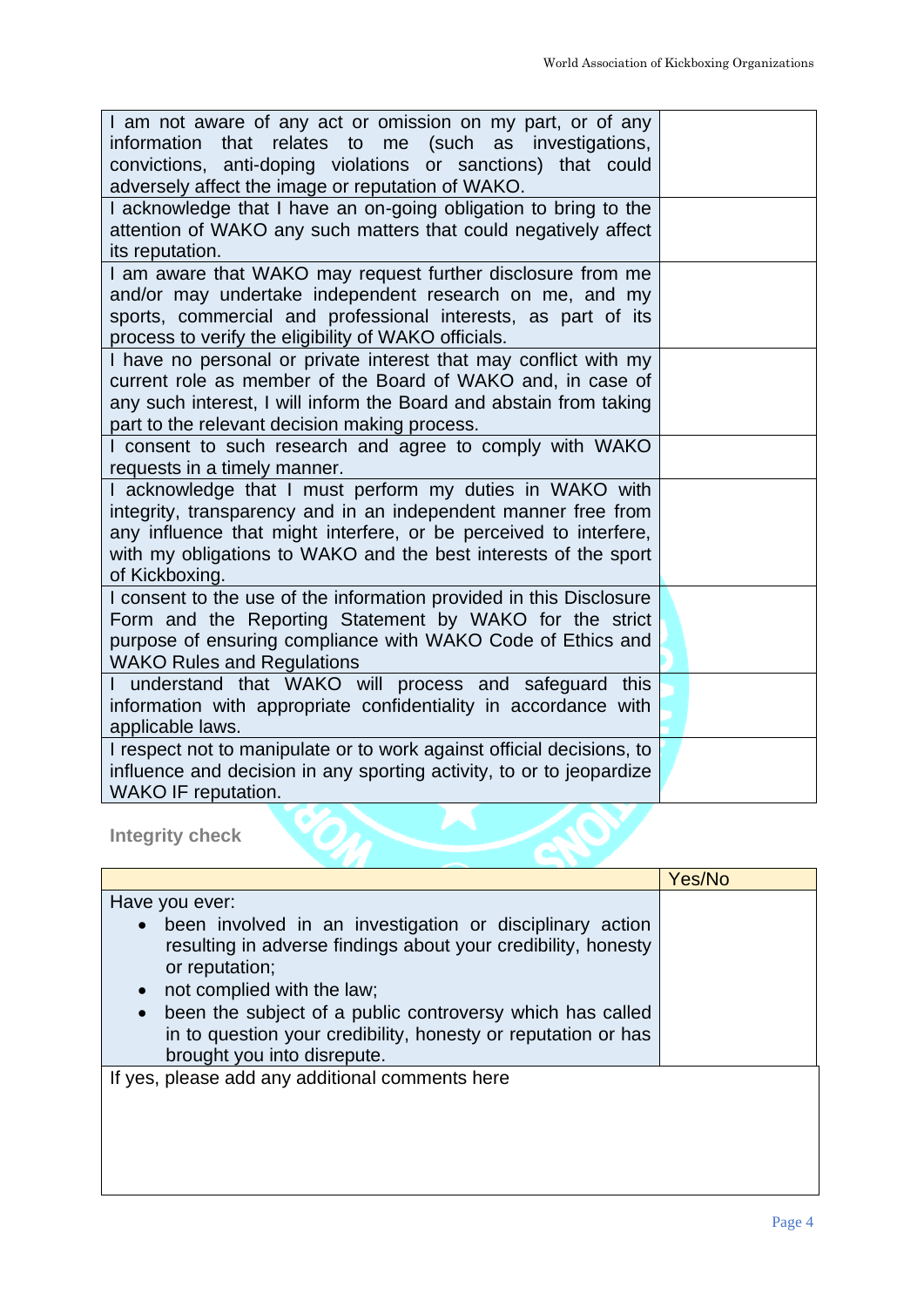### **2. Code of conduct**

**General introduction:**

An agreed and implemented code of conduct is a key cultural document for individuals to agree and understand their responsibility when engaging, acting or interacting with individuals within the community of WAKO. It allows us to have a common understanding in how we should operate within the world of WAKO as individuals and as a collective group. The chapter document the way we act in a constructive and supportive manner defending the sport we represent. We always conduct our duty under the values of: Respect – Integrity – Fair Play – Accountability – Transparency

**I respect our behavior:**

We are frank and open, in our communication with full disclosure of information. We value the wealth of experience and knowledge each of us brings. We identify and address issues, problems and conflicts in a timely manner. We work towards the common good, while respecting our differences. We work together openly and in a collective spirit of good faith. We seek first to understand then to be understood; we listen carefully. We are accountable for and committed to our decisions. We support each other, respect diversity and encourage participation.

**I respect our general practice in meetings:**

Applies as a general practice.

**1.** All individuals participating in meetings Board Members, Staff, Member representatives and guests will be treated with dignity, honouring their uniqueness and value. There will be no tolerance for abuse, the use of derogatory remarks, personal insults, threats or any form of discrimination.

**2.** Participants must deal with each other in an open, inclusive, honest and respectful fashion.

**3.** Participants will respect the views of others and allow others the opportunity to speak without interruption within the drawn time limit.

**4.** Meeting participants are expected to be constructive and to represent the interests of the WAKO organization rather than individual or personal interests.

**5.** Participants are expected to have completed the necessary advance preparation for meetings, and be prepared to dedicate sufficient time and energy to the Association's business.

**6.** Communication in meetings will be clear, timely, and concise, to the topic and avoid indecorous language and/or reference to personalities and/or being repetitive.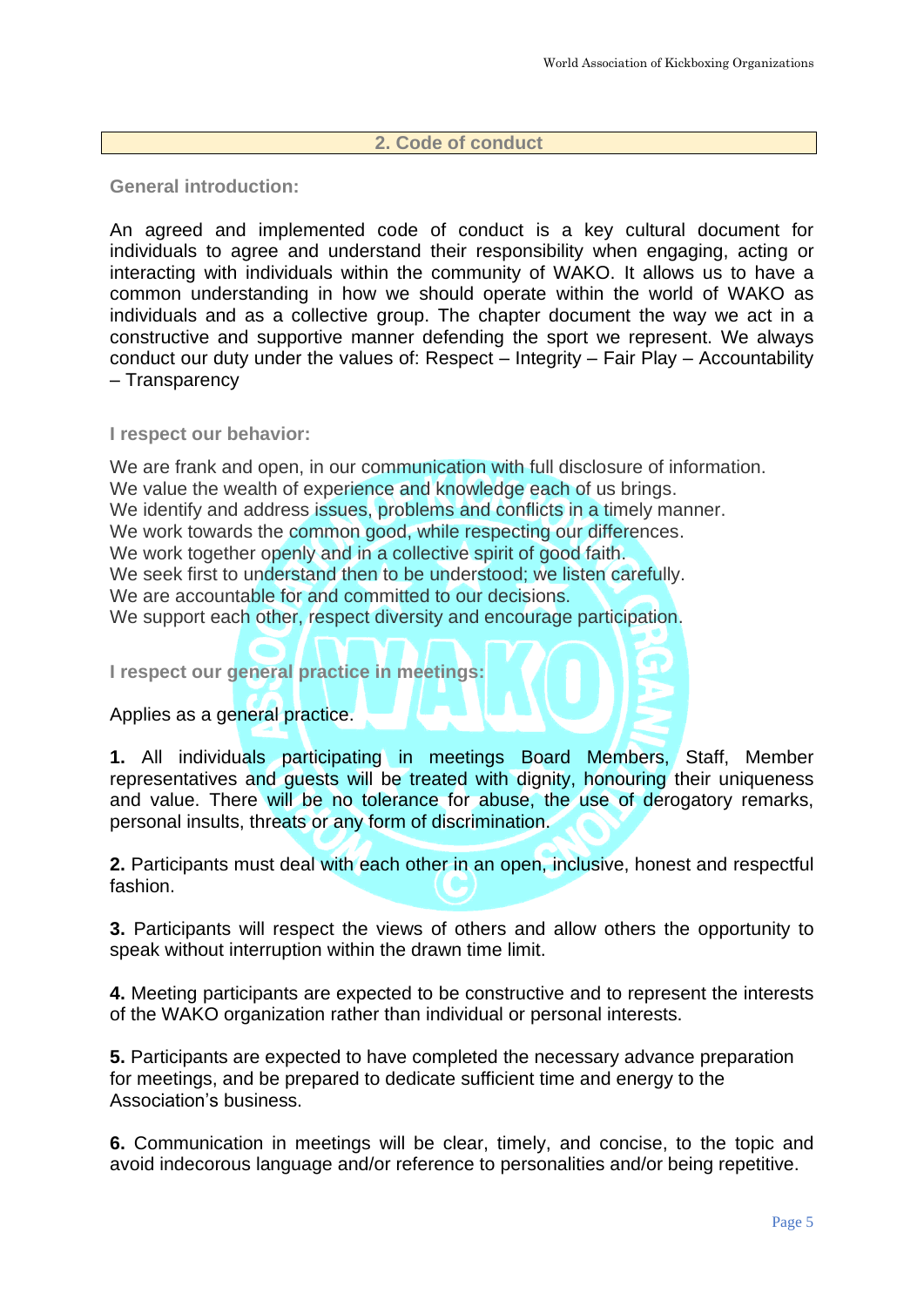**7.** Individual participants will not seek to excessively dominate proceedings.

**I respect the chairman of the meeting rights:**

If applicable for the meeting due to time limit or if the agenda is extensive.

**8.** Participants will only speak at the invitation/recognition of the chairman and defined on the time-limit defined for each specific meeting. Any expansion of time allowance can only been given to the Chair and will be conducted with relevance to the time length of the meeting and to the progress of the meeting.

**9.** If the Chairman of a meeting believes that a participant is in breach of the Code of Conduct he/she will react according to following principles (that will be quoted in the respective minutes of the meeting):

- 1<sup>st</sup> and 2<sup>nd</sup> warning to be conducted verbally.

- 3<sup>rd</sup> warning includes no right to speak or involve with other participants for 30 minutes. The Chairman announces participation. The Chairman also warn that the next warning automatic leads to suspension from rest of the meeting.

- 4<sup>th</sup> warning includes that the Chairman suspends the delegate and to leave the room with immediate effect.

**I respect the conduct on decisions:**

Applies as a general practice.

**10.** A decision must be respected and followed internally and externally. It is important for the integrity of the board/committee to loyally respect the majority of any decision and assist in execution of the decisions.

**11.** A general business practice requires that all voting delegates support any decision. If a decision of any sensitivity or controversy relevance needs a communication strategy, all delegates of a meeting must respect that communication and questions internally and externally are to be handled only by representatives approved for such.

**12.** Breach of these conducts like opposing and/or clear resistance and/or nonrespect of respective decisions and/or working clearly against decisions or WAKO's interest, will be reacted on accordingly and will be seen as a disloyalty to the colleagues and to the system a member represent and for which can be in clear conflict of good governance practiced for WAKO.

The same breach of the Code of Conduct applies if members of the Board or of the Committees are exposed for excessive pressure and/or are pursued from colleagues in the same Board or Committee and/or from colleagues within the WAKO organization, in an inappropriate manner.

Breach of the Code of Conduct should immediately be reported either to the President or to the Ethical Committee directly.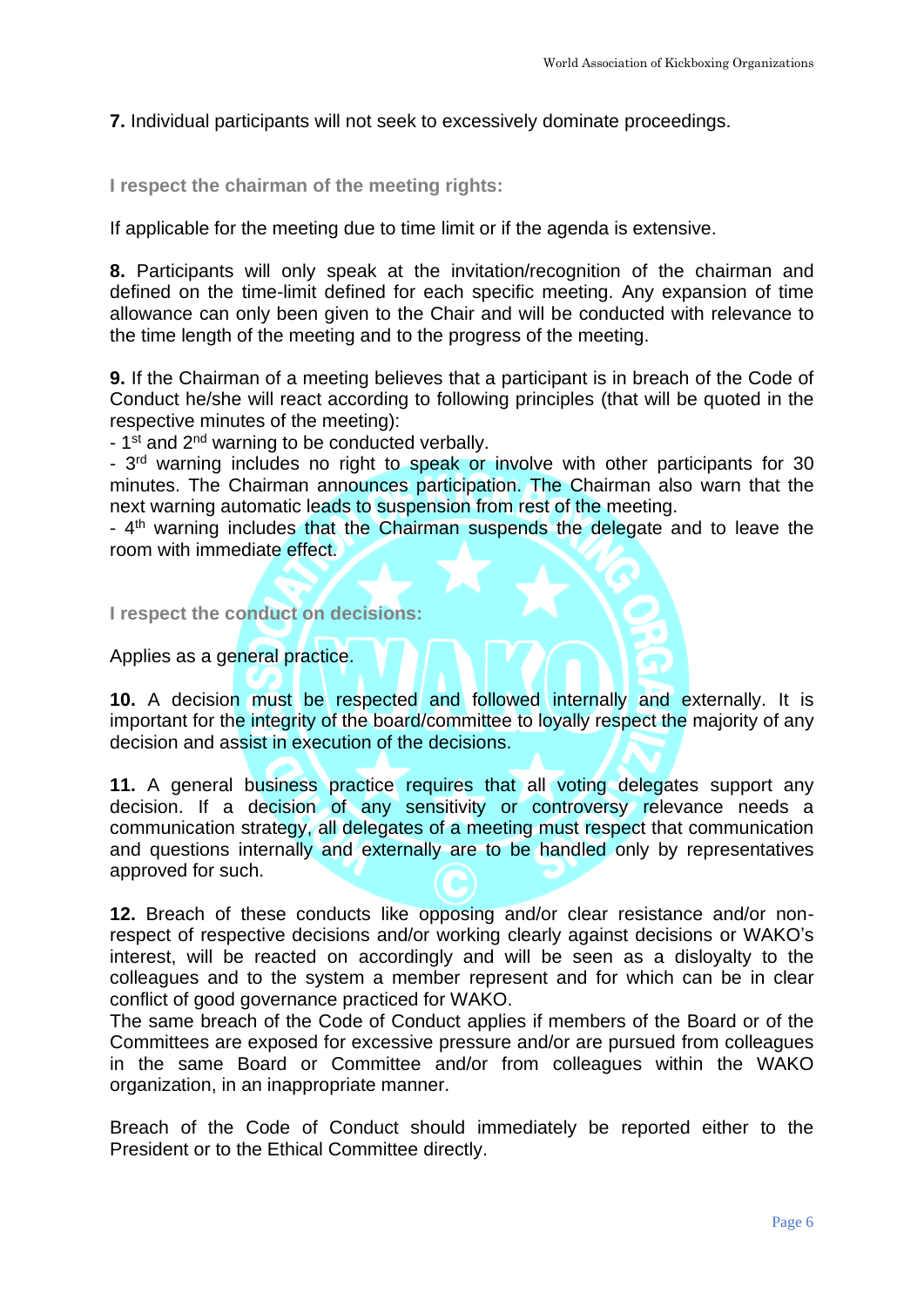#### **I respect the rules of conflict of interest:**

All staff, volunteers, and management committee members of WAKO will strive to avoid any conflict of interest between the interests of the Organization on the one hand, and personal, professional, and business interests on the other. This includes avoiding actual conflicts of interest as well as the perception of conflicts of interest.

The purposes of this policy are to protect the integrity of the Organization's decisionmaking process, to enable our stakeholders to have confidence in our integrity, and to protect the integrity and reputation of the entire Organization as national federations, other board members, athletes, volunteers, staff and committee members.

If there is any connection to you as individual respective the position you have in either WAKO Board or in any other permanent or temporary position, you cannot take part of any decision making process.

**Disclosure form**



|                                                                                                                                                                                                     | Yes/No |
|-----------------------------------------------------------------------------------------------------------------------------------------------------------------------------------------------------|--------|
| <b>Conflicts of interest</b><br>Are you aware of any actual or potential conflicts with WAKO, based<br>on the significant interests held by you.                                                    |        |
| <b>Sanctions</b><br>Have you ever been found by a Relevant Authority to have committed                                                                                                              |        |
| an anti-doping rule violation at any time, including if you have ever<br>served any period of ineligibility for that violation.                                                                     |        |
| <b>Other</b>                                                                                                                                                                                        |        |
| Are you aware of any other material information that would preclude                                                                                                                                 |        |
| you from serving, or make you unsuitable to serve, as an WAKO                                                                                                                                       |        |
| Official.                                                                                                                                                                                           |        |
| <b>Other</b><br>Are you aware of any ongoing or previous matter, in which you<br>are/were involved and which is not disclosed here, that is likely to<br>result in a breach of WAKO Code of Ethics? |        |
| <b>Other</b>                                                                                                                                                                                        |        |
| Are you aware of any action or omission, on your part, that, should<br>you serve as an WAKO Official, that action or omission may bring<br>WAKO IF into disrepute.                                  |        |